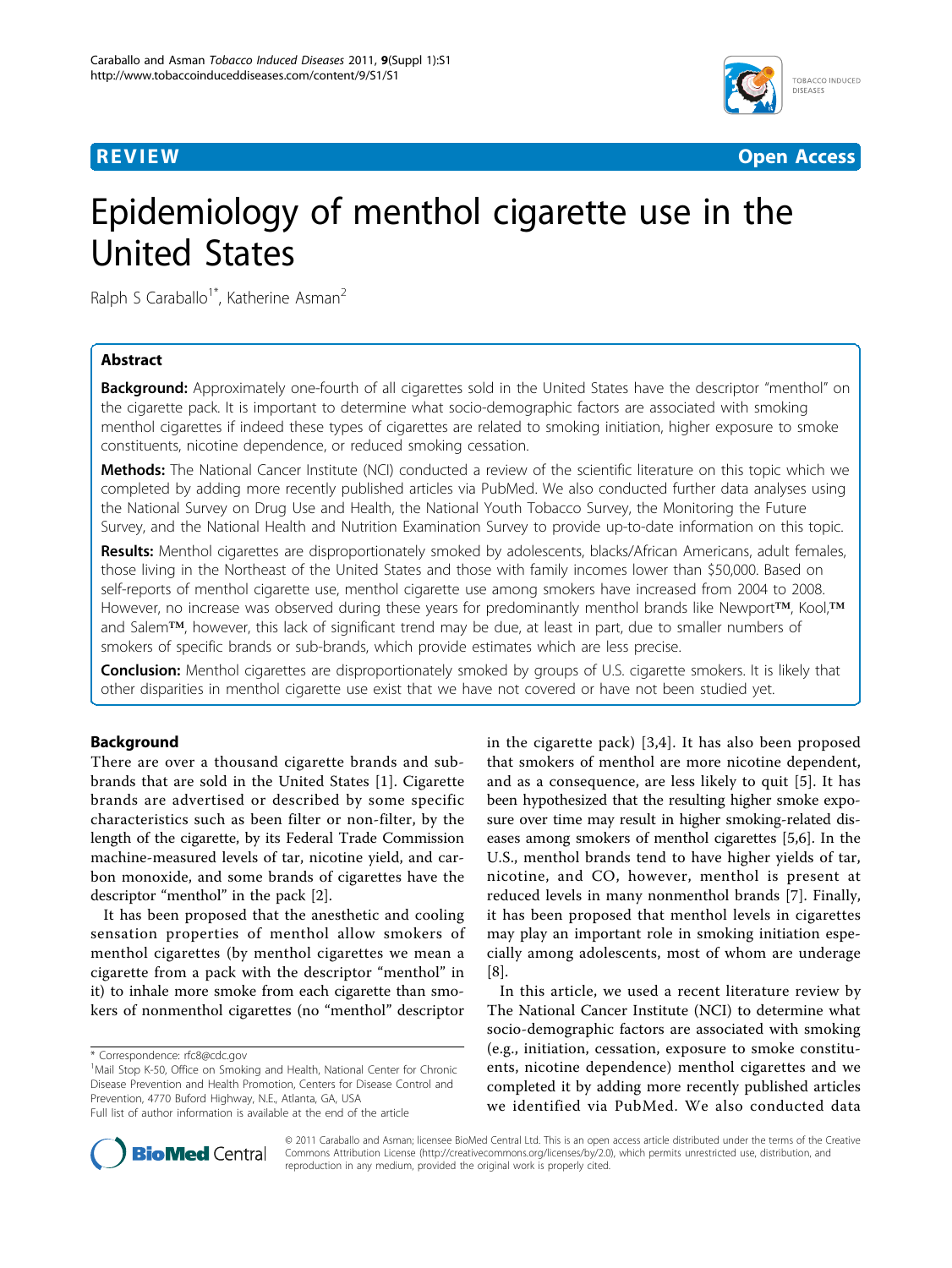analyses with several national data sets to provide up-todate information on this topic.

# Methods

Because type of cigarettes smoked, including brand preference, varies by age group [\[9,10](#page-13-0)], data on socio-demographic factors associated with smoking menthol cigarettes will be presented separately for youth and adults. A review of the scientific literature on sociodemographic factors related to smoking menthol cigarettes was provided by the Department of Health and Human Services' National Cancer Institute (NCI) [[11](#page-13-0)]. For youth, there were nine articles listed in the bibliography, of which one was conducted in Japan [\[12\]](#page-13-0). Of the eight studies conducted in the U.S., five [[13-17](#page-13-0)] collected data using national samples, two were conducted in specific communities [\[18](#page-13-0),[19](#page-13-0)], and one study [[20\]](#page-13-0) was qualitative (focus groups) in study design. Four of these 8 U.S. articles presented data from cross-sectional studies [\[13,14,17,18\]](#page-13-0), two from a longitudinal study [\[15,16](#page-13-0)], and two from a convenience sample [\[19,20\]](#page-13-0). Because more recent information has been published or available since the NCI bibliography was provided, additional studies or reports [[8,10](#page-13-0),[21\]](#page-13-0) are included in the youth section in this article. When appropriate, we report results from these studies in this review article.

For adults, there were 15 articles listed and one letter to the editor on the bibliography provided by NCI. Eleven of these 15 articles presented data from cross-sectional studies, four presented data from case-control studies or data were collected using convenience samples. The most recent study listed [[22\]](#page-13-0) reported data collected in 2002 from a specific U.S. population group (heroin users) in a specific location. Because of lack of recent data in the NCI bibliography, other studies and reports [[8,10](#page-13-0),[23,24](#page-13-0)] were included in the adult section to provide more recent information on this topic. Also when appropriate, we report results from these studies in this review article.

To provide up-to-date information on this topic, data analyses were performed using specific data sets such as the National Survey on Drug Use & Health[[25\]](#page-13-0), hence referred as NSDUH; the National Youth Tobacco Survey[[26\]](#page-13-0), hence referred as NYTS; the Monitoring the Future Survey[[27](#page-13-0)], hence referred as MTFS; and the National Health and Nutrition Examination Survey[[28](#page-13-0)], hence referred as NHANES. It is important to note that the consistent collection of national data on menthol cigarette use started fairly recently, in the late 1990's (MTFS) or in the early 2000's (NSDUH, NYTS, and NHANES). Two-sided t tests were used to assess differences between population group percentages. For all tests, p<0.05 was considered statistically significant.

#### NSDUH

The National Survey on Drug Use and Health (NSDUH) is a nationwide household survey that collects data on drug use and drug abuse, including tobacco use, from a representative sample of the U.S. civilian, noninstitutionalized population aged 12 years or older. Specifically, the NSDUH collects data on overall tobacco use, cigarette smoking, and other behavioral information related to cigarette smoking and brand preference. NSDUH data are collected through a computerized questionnaire administered in the privacy of participants' homes by a professional field interviewer who visits each selected household. Most responses are answered in private by the participant, although the interviewer reads and enters the responses to some questions in the presence of the participant. Questions about tobacco use were administered through audio, computer-assisted, selfinterview methods to maximize privacy and improve reporting of sensitive behaviors. For our analysis using these data, we used information for adolescents aged 12-17 years old who smoked in the past month (N=9,595) and adult smokers (aged 18 years or older) who smoked in the past month  $(N=62,010)$  from the 5 surveys conducted in 2004, 2005, 2006, 2007, and 2008 in order to determine prevalence of menthol cigarette use in the overall population of smokers as well as for specific subgroups of smokers and to assess trends in smoking menthol cigarette use among smokers.

#### NYTS

The NYTS is a nationally representative sample of students enrolled in grades 6 through 12. The sampling universe consists of public and private school students in the 50 states and the District of Columbia. The sampling frame stratified the 50 states and the District of Columbia by region and urbanicity. Primary sampling units (PSUs), are selected with probability proportional to the student enrollment in the PSU but giving disproportionate weight to Black, Asian, and Hispanic students.

Schools are grouped by size as either large or small, depending on whether they have at least 125 students combined in eligible grades. All students present in a selected classroom on the day of the interview are selected for the study. Schools or students who refused to participate in the study are not replaced in the sample.

Our analysis included 1,978 middle school students and 6,163 high school students from year 2004, 2006, and 2009 combined who had valid information on the school year, past 30 day smoking, brand use, and menthol questions. Those who were excluded included: those who did not specify a grade in school or didn't answer the question (n=397); those who were not a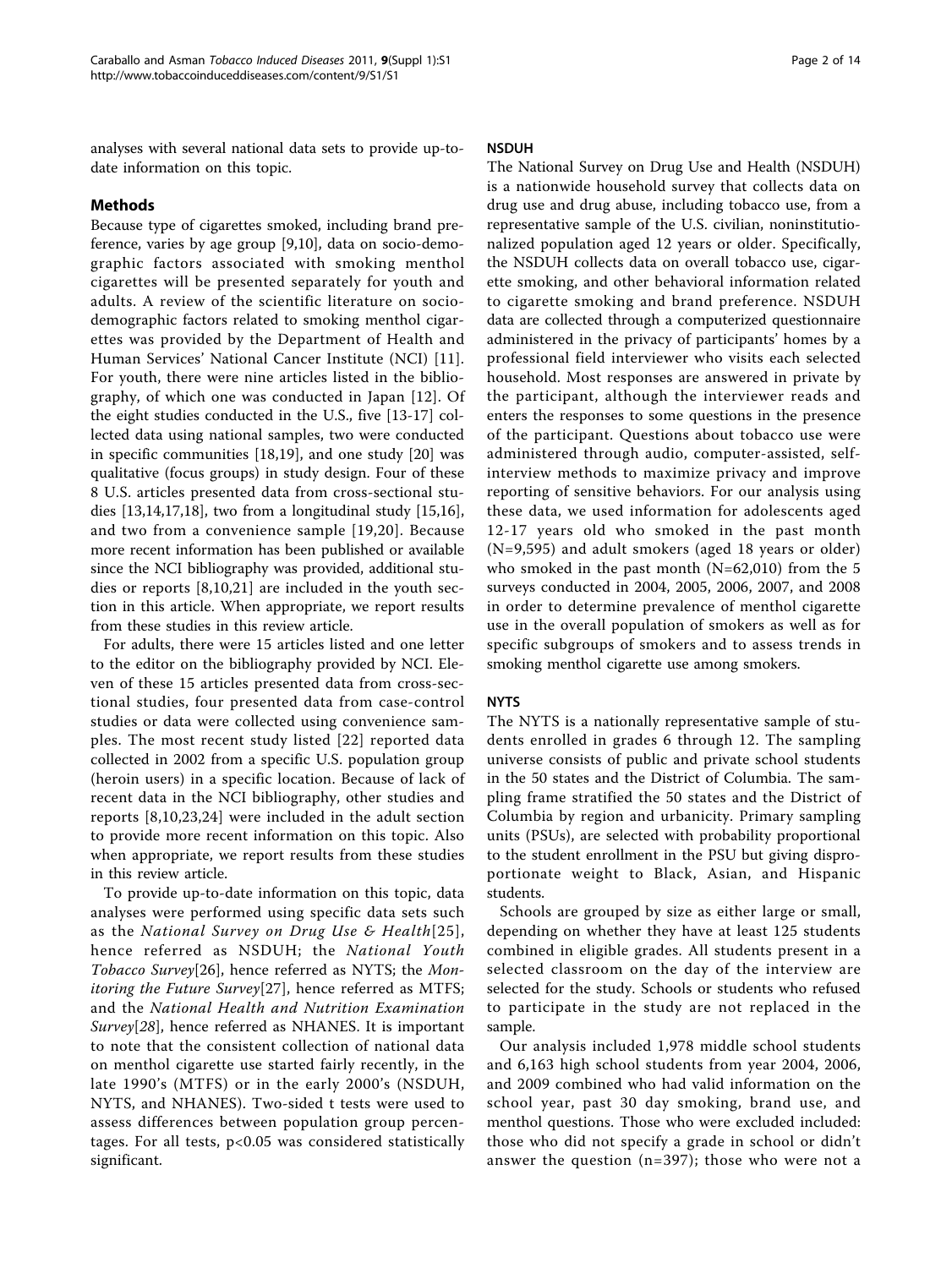current smoker or didn't answer the question (n=67,809); those who said they didn't smoke cigarettes during the past 30 days, that they did not have a usual brand when asked about brand use, or did not answer the question (n=66,719); and those who said they do not smoke cigarettes when asked about menthol cigarettes or did not answer the question (n=59,965).

We analyzed data from 2,580 adolescent smokers selected throughout 35 states (not all states are represented because the survey design did not control for this) and from 267 large and small private and public schools.

# MTFS

The Monitoring the Future Survey (MTFS) main data collection involves a series of large, annual surveys of nationally representative samples of public and private secondary school students in grades  $8<sup>th</sup>$ ,  $10<sup>th</sup>$ , and  $12<sup>th</sup>$ throughout the coterminous United States. Staff members administer the questionnaires to students, usually in their classrooms during a regular class period. Participation is voluntary. Parents are notified well in advance of the survey administration and are provided the opportunity to decline their child's participation. Questionnaires are self-completed. For the combined years of 1998 to 2008, there were 20,863  $8<sup>th</sup>$  grade current smokers, 30,722  $10^{th}$  grade current smokers, and 40,914  $12^{th}$ grade current smokers in our data analysis. We assessed trends in smoking menthol cigarettes among adolescent smokers.

#### NHANES

The National Health and Nutrition Examination Survey (NHANES) consists of a number of questionnaires administered in the household followed by standardized physical examinations and additional tobacco use questions administered in specially equipped mobile examination centers (MECs). The NHANES target population is the civilian, noninstitutionalized U.S. population. This nationally representative sample permits calculation of national estimates. NHANES over-samples low-income persons, adolescents 12–19 years, persons 60+ years of age, blacks, and Mexican Americans. We used NHANES data collected between January 2001 and December 2006. The overall response rate to NHANES for 2003– 2008 was 78%. The analytic sample for this study included smokers aged 20 years and older who had smoked, who were recoded by NHANES as non-Hispanic white, non-Hispanic black/African American, or Mexican American. Of the 14,272 white, black, or Mexican American adults aged 20 years and older who completed the NHANES home interview. The final analytic sample included 2,319 individuals, of which 1,581

showed the 8 or 12 digit Universal Product Code (UPC) information on the side of the cigarette pack.

# Results

# Youth

In the combined years 2004 to 2008, almost half of adolescent smokers aged 12 – 17 years reported smoking menthol cigarettes [[10](#page-13-0)], an estimated 1 million adolescents (Table [1\)](#page-3-0). Self-reports of types of cigarettes smoked are subject to bias. This important topic will be discussed in more detail later. Younger smokers are more likely to smoke menthol cigarettes than older smokers [[10,16](#page-13-0)]. Figure [1](#page-3-0) shows that a higher proportion of cigarette smokers smoked menthol cigarettes among adolescents (44.8%) than among young adults aged 18-25 years (36.5%) or older adults (30.1%). Consistent with this result specifically for adolescent current smokers, data for years 2004, 2006, and 2009 in the NYTS survey shows that 49.4% of middle school current smokers and 44.9% of high school current smokers reported smoking menthol cigarettes (Table [2\)](#page-4-0). Finally, Aplleyard and colleagues found in a school-based survey using 2000 NYTS data that 42.0% of high school smokers who smoked in the past 30 days reported to have smoked a menthol brand [\[11](#page-13-0)].

The proportion of menthol smokers among all cigarette smokers is higher among adolescents than among adults in most, but not all, racial or ethnic groups (Figure [2\)](#page-5-0). Among white, multi-racial, Asian, and Hispanic youth, the proportions of adolescent cigarette smokers reporting smoking menthol cigarettes are significantly higher than among adults. However, the proportion of African American adolescent cigarette smokers (71.9%) reporting smoking menthol cigarettes is significantly lower than the corresponding proportion for African American adult smokers (82.7%). This observed difference requires additional study to determine if it is a real difference or an artifact of misreporting.

### Racial/ethnic group

Big racial/ethnic differences exist in menthol cigarette use. Very high proportions of black/African American adolescent smokers smoke menthol cigarettes [[13,25-27\]](#page-13-0). Recent national data shows that about seven of ten African American smokers in this age group reported smoking menthol cigarettes, followed by about more than half of multi-race and Asian adolescent smokers (Figure [2](#page-5-0)). Data from the NSDUH survey shows that among adolescent smokers aged 12-17 years, 51.5% of Asians, 47.0% of Hispanics, and 41.4% of Native Hawaiians/Pacific Islanders reported smoking a menthol brand in the past 30 days. Similarly, a study conducted by Appleyard [[13\]](#page-13-0) and colleagues using 2000 NYTS data showed that 58.0% of Asians reported using a menthol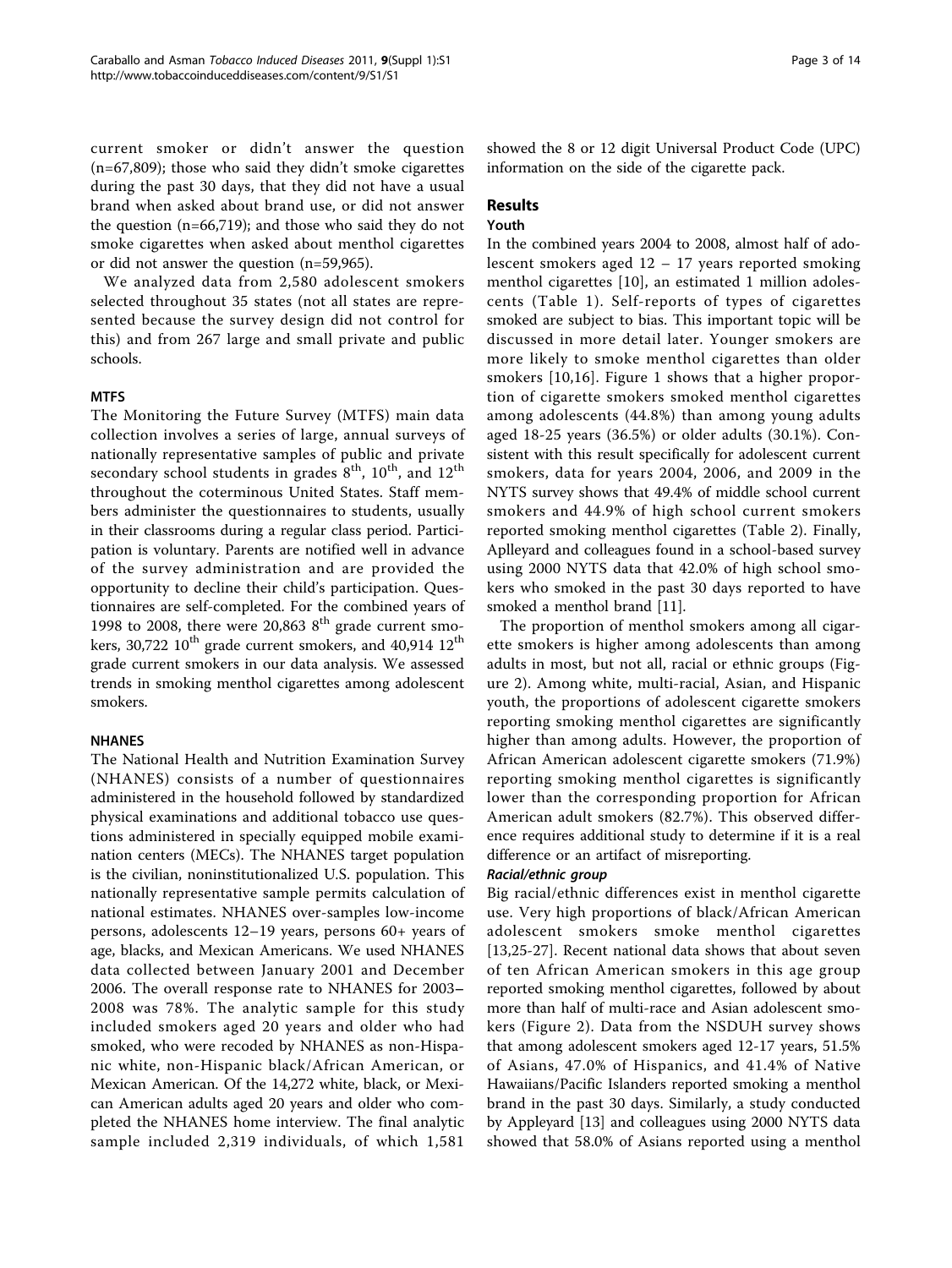| YR   |           | Age GENDER | Menthol               | Row<br>Percent | Lower 95% Limit<br><b>ROWPER</b> | Upper 95% Limit<br><b>ROWPER</b> | Sample<br><b>Size</b> | Weighted<br>Size |
|------|-----------|------------|-----------------------|----------------|----------------------------------|----------------------------------|-----------------------|------------------|
| 2004 | $12 - 17$ | Male       | Menthol<br>Cigarettes | 40.35          | 36.44                            | 44.39                            | 410                   | 560703           |
|      |           |            | Non-menthol cigs      | 59.65          | 55.61                            | 63.56                            | 609                   | 828727           |
|      |           | Female     | Menthol<br>Cigarettes | 46.26          | 42.07                            | 50.5                             | 530                   | 665927           |
|      |           |            | Non-menthol cigs      | 53.74          | 49.5                             | 57.93                            | 605                   | 773719           |
| 2005 | $12 - 17$ | Male       | Menthol<br>Cigarettes | 37.09          | 32.82                            | 41.59                            | 382                   | 485098           |
|      |           |            | Non-menthol cigs      | 62.91          | 58.41                            | 67.18                            | 633                   | 822642           |
|      |           | Female     | Menthol<br>Cigarettes | 46.14          | 41.55                            | 50.8                             | 490                   | 586310           |
|      |           |            | Non-menthol cigs      | 53.86          | 49.2                             | 58.45                            | 593                   | 684353           |
| 2006 | $12 - 17$ | Male       | Menthol<br>Cigarettes | 40.41          | 35.38                            | 45.65                            | 379                   | 505145           |
|      |           |            | Non-menthol cigs      | 59.59          | 54.35                            | 64.62                            | 569                   | 744819           |
|      |           | Female     | Menthol<br>Cigarettes | 47.05          | 43.17                            | 50.97                            | 420                   | 603299           |
|      |           |            | Non-menthol cigs      | 52.95          | 49.03                            | 56.83                            | 506                   | 678935           |
| 2007 | $12 - 17$ | Male       | Menthol<br>Cigarettes | 46.93          | 42.96                            | 50.93                            | 460                   | 586303           |
|      |           |            | Non-menthol cigs      | 53.07          | 49.07                            | 57.04                            | 511                   | 663058           |
|      |           | Female     | Menthol<br>Cigarettes | 50.24          | 46.52                            | 53.97                            | 416                   | 560236           |
|      |           |            | Non-menthol cigs      | 49.76          | 46.03                            | 53.48                            | 415                   | 554793           |
| 2008 | $12 - 17$ | Male       | Menthol<br>Cigarettes | 48.35          | 43.88                            | 52.84                            | 383                   | 510494           |
|      |           |            | Non-menthol cigs      | 51.65          | 47.16                            | 56.12                            | 467                   | 545410           |
|      |           | Female     | Menthol<br>Cigarettes | 48.2           | 43.86                            | 52.57                            | 398                   | 496226           |
|      |           |            | Non-menthol cigs      | 51.8           | 47.43                            | 56.14                            | 419                   | 533267           |

<span id="page-3-0"></span>Table 1 Prevalence for menthol by gender and age, NSDUH 2004-2008, by Year

cigarette brand. However, in another study conducted by Moolchan [[19\]](#page-13-0) in Baltimore, MD he found no difference in menthol cigarette use between blacks/African Americans (99.3% and 97.6% for males and females, respectively) and whites (92.3% and 87.5%, respectively). This study, however, used a convenience sample.



Appleyard and colleagues also found that high school black/African American, Asian, and Native Hawaiian and Pacific Islander smokers were more likely to report smoking menthol cigarettes than their counterparts in middle school; while white and Hispanic high school smokers were less likely to report smoking menthol cigarettes than their counterparts in middle school [\[13](#page-13-0)]. A similar finding for whites and Hispanics (less smoking of menthol cigarettes among high school students) was found by Hersey and colleagues [[14\]](#page-13-0).

# Gender

No consistent gender difference in menthol cigarette use is observed among adolescents. The scientific literature provided found no gender difference in menthol cigarette use between male and female adolescent smokers. Giovino [[9\]](#page-13-0), Hersey [[14\]](#page-13-0), Kaufman [[15\]](#page-13-0), Cummings [\[18](#page-13-0)], Johnston [\[21](#page-13-0)] found no gender difference between males and females who smoked the menthol brand Newport™\*or reported smoking menthol cigarettes in general. The use of trade names is for informational purposes only and in no way implies endorsement by the US Government, the US Department of Health and Human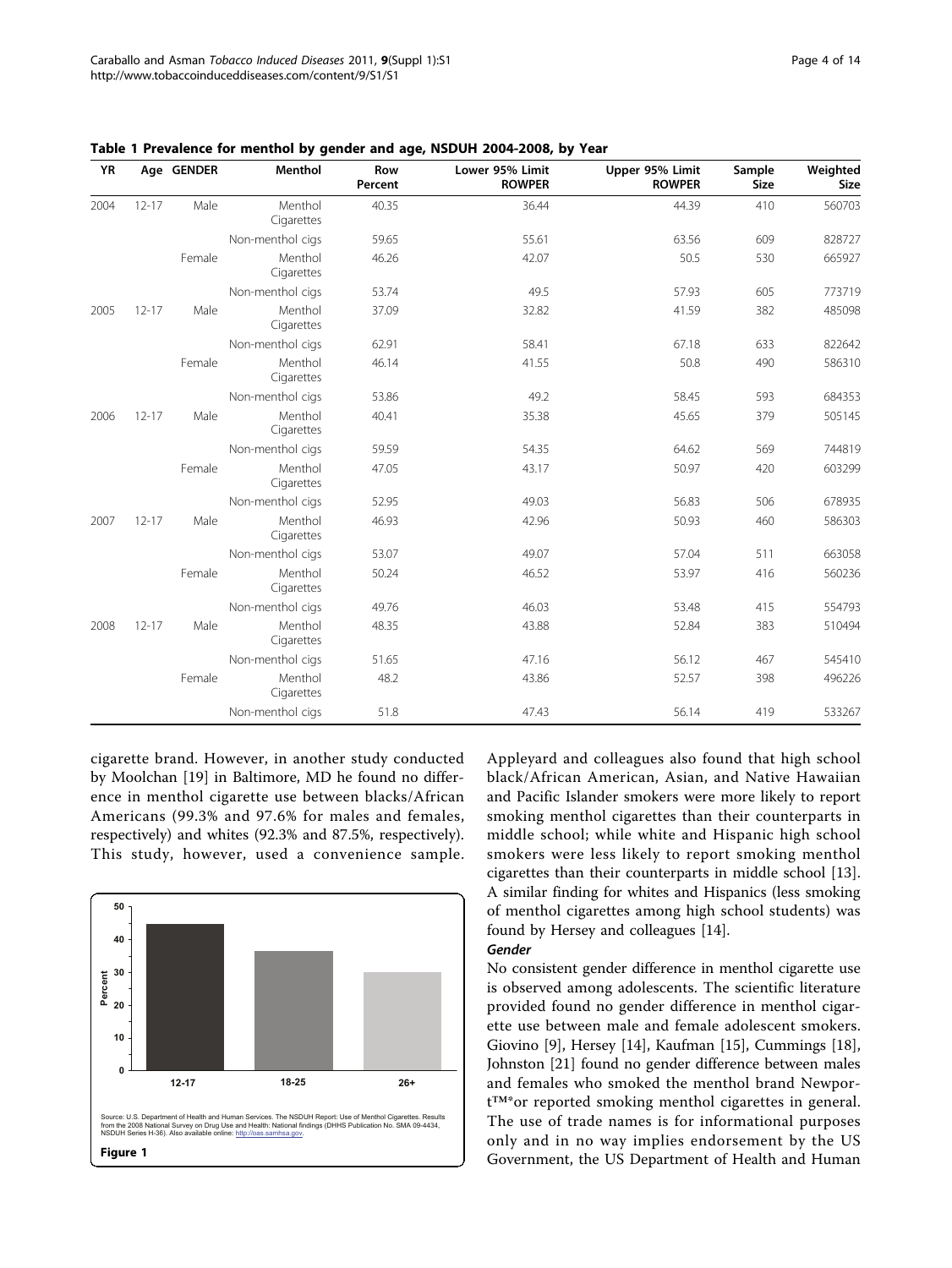<span id="page-4-0"></span>

| YR   |                  | School Gender | Menthol     | Row<br>Percent | Lower 95% Limit<br><b>ROWPER</b> | Upper 95% Limit<br><b>ROWPER</b> | Sample<br><b>Size</b> | Weighted<br>Size | p-Value |
|------|------------------|---------------|-------------|----------------|----------------------------------|----------------------------------|-----------------------|------------------|---------|
| 2004 | School           | Middle Female | All         | 100            |                                  |                                  | 554                   | 470,743          | 0.5465  |
|      |                  |               | Menthol     | 49.3           | 44.19                            | 54.43                            | 282                   | 232,081          |         |
|      |                  |               | Non-menthol | 50.7           | 45.57                            | 55.81                            | 272                   | 238,661          |         |
|      |                  | Male          | All         | 100            | $\sim$ $\sim$                    | $\sim$ $\sim$                    | 517                   | 409,789          |         |
|      |                  |               | Menthol     | 47.94          | 44                               | 51.9                             | 262                   | 196,437          |         |
|      |                  |               | Non-menthol | 52.06          | 48.1                             | 56                               | 255                   | 213,352          |         |
|      | School           | High Female   | All         | 100            | $\sim$ $\sim$                    | $\sim$ 10 $\pm$                  | 1214                  | 1,459,070        | 0.001   |
|      |                  |               | Menthol     | 49.38          | 42.06                            | 56.73                            | 614                   | 720,532          |         |
|      |                  |               | Non-menthol | 50.62          | 43.27                            | 57.94                            | 600                   | 738,538          |         |
|      |                  | Male          | <b>All</b>  | 100            | $\sim$ $\sim$                    | $\sim$ $\sim$                    | 1290                  | 1,360,050        |         |
|      |                  |               | Menthol     | 39.14          | 34.02                            | 44.51                            | 552                   | 532,345          |         |
|      |                  |               | Non-menthol | 60.86          | 55.49                            | 65.98                            | 738                   | 827,705          |         |
| 2006 | School           | Middle Female | All         | 100            |                                  | $\sim$ $\sim$                    | 350                   | 363,257          | 0.0732  |
|      |                  |               | Menthol     | 42.54          | 36.73                            | 48.57                            | 157                   | 154,529          |         |
|      |                  |               | Non-menthol | 57.46          | 51.43                            | 63.27                            | 193                   | 208,727          |         |
|      |                  | Male          | <b>All</b>  | 100            | $\sim 10$                        | $\sim$ $\sim$                    | 367                   | 329,602          |         |
|      |                  |               | Menthol     | 50.11          | 45.31                            | 54.91                            | 187                   | 165,174          |         |
|      |                  |               | Non-menthol | 49.89          | 45.09                            | 54.69                            | 180                   | 164,427          |         |
|      | High<br>School   | Female        | <b>All</b>  | 100            | $\sim 100$                       | $\sim 10$                        | 1102                  | 1,275,510        | 0.0066  |
|      |                  |               | Menthol     | 44.82          | 37.05                            | 52.86                            | 541                   | 571,688          |         |
|      |                  |               | Non-menthol | 55.18          | 47.14                            | 62.95                            | 561                   | 703,822          |         |
|      |                  | Male          | <b>All</b>  | 100            | $\sim$ 10 $\pm$                  | $\sim$ $\sim$                    | 1304                  | 1,367,304        |         |
|      |                  |               | Menthol     | 37.8           | 32.74                            | 43.14                            | 544                   | 516,841          |         |
|      |                  |               | Non-menthol | 62.2           | 56.86                            | 67.26                            | 760                   | 850,463          |         |
| 2009 | Middle<br>School | Female        | <b>All</b>  | 100            |                                  | $\sim$ $\sim$                    | 232                   | 245,933          | 0.5966  |
|      |                  |               | Menthol     | 52.97          | 47.07                            | 58.79                            | 121                   | 130,275          |         |
|      |                  |               | Non-menthol | 47.03          | 41.21                            | 52.93                            | 111                   | 115,658          |         |
|      |                  | Male          | All         | 100            | $\sim 100$                       | $\sim$ $\sim$                    | 277                   | 327,945          |         |
|      |                  |               | Menthol     | 55.37          | 45.71                            | 64.63                            | 142                   | 181,569          |         |
|      |                  |               | Non-menthol | 44.63          | 35.37                            | 54.29                            | 135                   | 146,376          |         |
|      | School           | High Female   | <b>All</b>  | 100            | $\sim 10$                        | $\sim$ $-$                       | 935                   | 1,070,338        | 0.0001  |
|      |                  |               | Menthol     | 54.28          | 47.71                            | 60.69                            | 508                   | 580,941          |         |
|      |                  |               | Non-menthol | 45.72          | 39.31                            | 52.29                            | 427                   | 489,396          |         |
|      |                  | Male          | All         | 100            |                                  | $\sim$ $\sim$                    | 1188                  | 1,433,809        |         |
|      |                  |               | Menthol     | 45.78          | 41.53                            | 50.09                            | 574                   | 656,388          |         |
|      |                  |               | Non-menthol | 54.22          | 49.91                            | 58.47                            | 614                   | 777,421          |         |

Services, or the US Centers for Disease Control and Prevention. Additional analyses were performed using data from the NSDUH, NYTS, and MTFS. NSDUH data showed that girls aged 12-17 years were more likely to smoke menthol cigarettes than boys the same age in years 2004, 2005, and 2006, but no gender difference was observed in 2007 and 2008 (Table [1](#page-3-0)). When gender difference for this age group was assessed looking at the youth menthol leading cigarette brand Newport™, no differences were observed in any of these years (data not shown). Using NYTS data for years 2004, 2006, and 2009 combined, no gender difference in menthol cigarette use was observed in middle school (47.9% for females, 50.9% for males), however, a gender difference was observed in high school students, with females more likely to smoke menthol cigarettes than males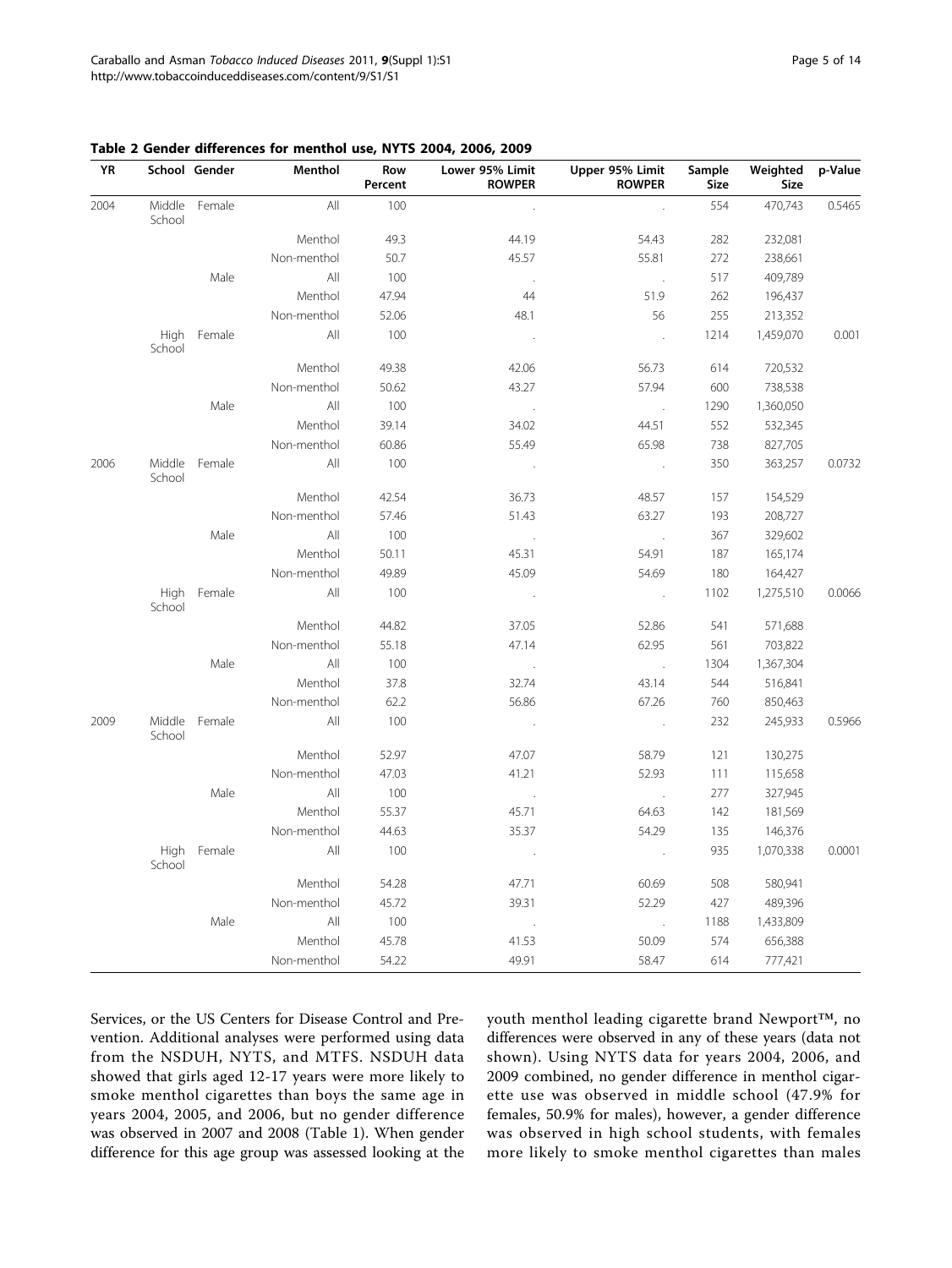

<span id="page-5-0"></span>

(p-value= 0.0001) (Table [2](#page-4-0)). When data for all 3 years were combined, 49.2% of high school girls reported smoking menthol cigarettes compared to 41.0% of high school boys (results not shown). However, no differences were observed in using Newport™ between males and females when using 2004, 2006, and 2009 combined NYTS data (results not shown). MTFS for years 2004- 2009 found no gender difference in smoking Newport™ among  $8^{th}$ ,  $10^{th}$ , or  $12^{th}$  graders (data not shown).

### Brand preferences

Research has shown that cigarette brand use varies by age, gender, and race/ethnicity [[23,24,29,30](#page-13-0)]. Since efforts were initiated in specific studies in the late 1980's [[15,16](#page-13-0)] and the early 1990's [\[18](#page-13-0)] to assess cigarette brand preference among adolescent smokers, Marlboro™, Newport™, and Camel™ were the top three cigarette brands smoked by adolescent smokers. Kaufman and colleagues [[15\]](#page-13-0) stated that even though market shares for the cigarette brands Marlboro™ and Camel ™changed little between 1989 and 1996, the prevalence of smoking Newport™ cigarettes doubled among white and Hispanic adolescents who usually bought their cigarettes during that period. Barker and colleagues [[16](#page-13-0)] also found that the prevalence of smoking Newport™ cigarettes increased among adolescents from 1989 to 1993, and also for Camel™, while the prevalence of smoking Marlboro™ cigarettes decreased during this period. Consistent with results from earlier years, the 1999 MTFS report [\[21](#page-13-0)] showed that Marlboro™ was the predominant brand for  $8<sup>th</sup>$ ,  $10<sup>th</sup>$ , and  $12<sup>th</sup>$  graders, ranging from 53.7%, 61.1%, to 65.2%; followed by the menthol brand Newport™ (22.5%, 17.7%, and 13.3%, respectively). The third-ranked brand was Camel™ (5.4%, 7.3%, and 9.6%, respectively). Also consistent with earlier studies [\[15](#page-13-0),[18\]](#page-13-0) big racial/ethnic differences were found. While the great majority of white (61-70%) and Hispanic (57-65%) smokers smoked Marlboro™, the vast majority of blacks/African Americans smoked Newport™ (71- 82%). Similar results were observed by Appleyard and colleagues [\[13\]](#page-13-0) using 2000 NYTS data for middle and high school students. Appleyard found that the vast majority of white, Hispanic, Asian, and Native Hawaiian/Pacific Islander adolescent smokers smoked Marlboro™, and the vast majority of black/African American adolescent smokers smoked Newport™. The predominance of these three cigarette brands still persist [\[24\]](#page-13-0). Figures 3 to [5](#page-6-0) using 1998 to 2008 MTFS surveys show that the three leading cigarette brands smoked by adolescents are Marlboro™, Newport™, and Camel™, in that order. A 2005 NSDUH report on cigarette brand preference showed that 81.3% of smokers aged 12-17 years and 82.4% of smokers aged 18 to 25 years smoked one of the top 3 brands [\[24\]](#page-13-0). Those 26 years or older reported to smoke a somewhat more diversified selection of cigarette brands, only 54.1% of smokers smoked one of the top 3 brands.

#### Geographic Differences in Cigarette Brand Use Preferences

Data on use of menthol cigarettes by region they live in the U.S. is scarce. Compared to the East region of the United States, Kaufman and colleagues [\[15](#page-13-0)] found in the 1990's that adolescents living in the Midwest, South, and West were less likely to smoke Newport™ and more likely to smoke Marlboro™.

#### Smoking initiation

It has been hypothesized that menthol cigarette brands play an important role in smoking initiation. When looking at three age groups (12-17 years, 18-25 years, 26 years or older), the younger the age group, the more likely it is to report smoking menthol cigarettes [[10](#page-13-0)]. Unfortunately, data on this topic is scarce and data from cohort studies are lacking. It is important to clarify that the age of a smoker and smoking initiation is not equivalent. A person that is younger may have been smoking longer than an older person. For example, an adolescent aged 14 years may have been smoking for 3 years, while a young adult aged 19 years may have started smoking less than 1 year ago. Thus, age or age group (12-17 years, 18-25 years, 26 years or older) of the smoker is not equivalent to smoking initiation. The

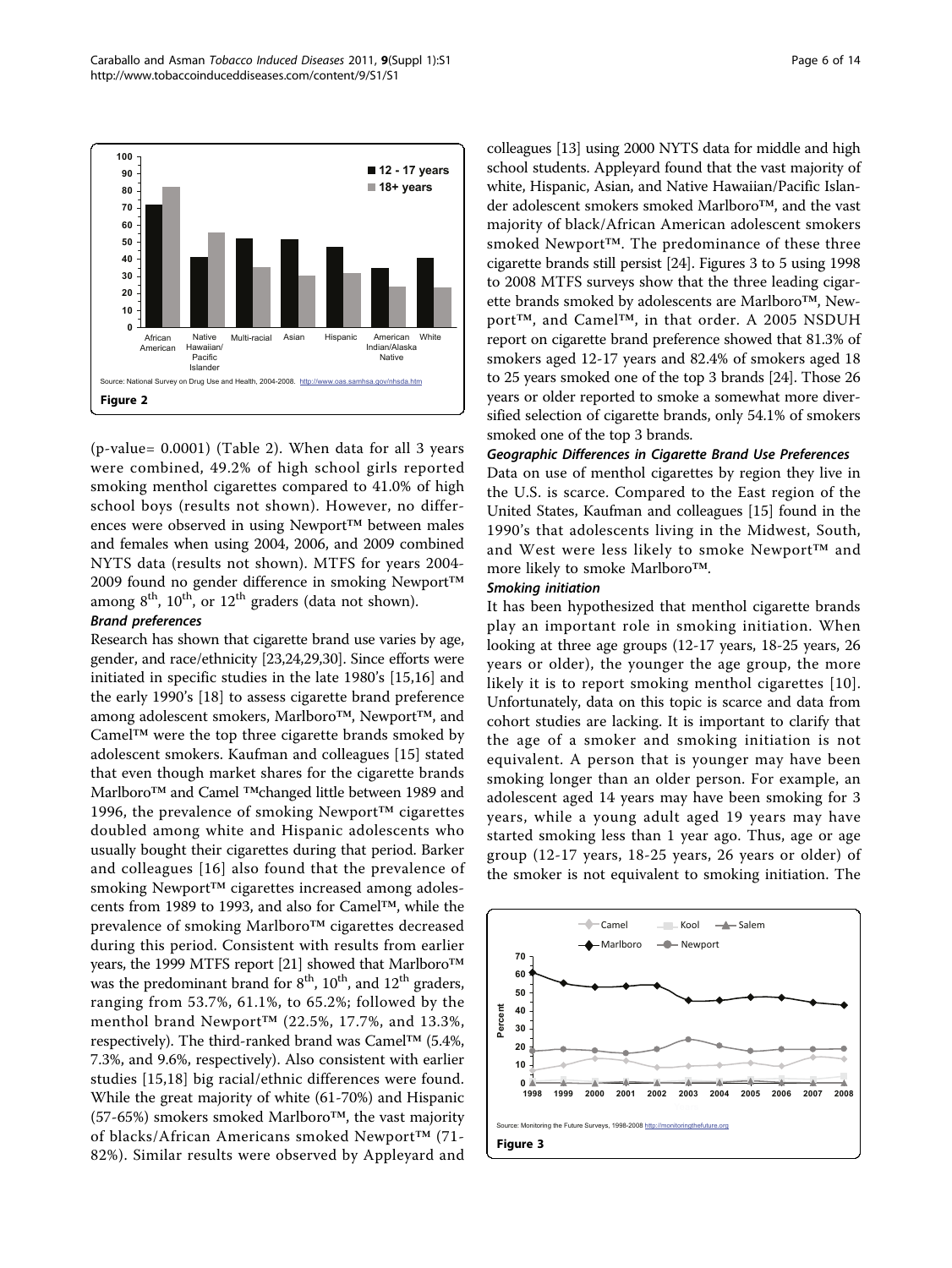<span id="page-6-0"></span>

best study design to assess if adolescents and young adults are starting to smoke with a menthol cigarette brand is a prospective/cohort study. However, no cohort study we are aware of collects this type of information for persons younger than age 18 years, when most smoking initiation happens.

Due to lack of information on smoking initiation with menthol cigarettes from prospective studies, and in an attempt to determine if smoking initiation is correlated with menthol cigarette use, we conducted an analysis using cross-sectional data to determine the prevalence of self-reported menthol cigarette use at different "stages" or trajectories of cigarette smoking among adolescents in grades  $6^{th}$  – 12.<sup>th</sup> This type of analysis has been used to determine the prevalence of nicotine dependence at different stages/trajectories of cigarette smoking among adolescents [[31\]](#page-13-0). Although this approach is inferior to collecting data from prospective studies, it is also true that patterns of cigarette smoking develop over months or years within individuals. In fact, most new smokers take an average of 2-3 years from the time they smoked their first cigarette to the time they become daily smokers [\[32](#page-13-0)]. Thus, the analysis presented here for respondents who started smoking less



than 2 years ago may give us an insight on the relation of smoking initiation (earliest stages/trajectories of smoking) and the use of menthol cigarettes. We combined data from the 2004, 2006, and 2009 National Youth Tobacco Survey (NYTS). When looking at potential "stages" or trajectories of cigarette smoking and the use of menthol cigarettes, no significant differences were observed between "stages" or trajectories and the prevalence of smoking menthol cigarettes (Table [3\)](#page-7-0). Among adolescents who smoked <1 cigarette per day (CPD) on 1-5 days of the past 30 days, 39.9 percent reported smoking menthol cigarettes. For those who smoked 1-5 CPD on 1-5 days, 6-9 days, 10-19 days, 20-29 days, and all 30 days, the self-reported prevalence of smoking menthol cigarettes among all smokers was 45.3%, 47.5%, 44.2%, 49.7%, and 46.6%, respectively. Among those smoking all 30 days, 42.7% of those who smoked 6-10 CPD, 43.3% of those who reported smoking 11-20 CPD, and 64.9% of those who smoked 20 or more CPD said they smoked a menthol brand. Thus, if smoking a menthol cigarette is a factor associated with smoking initiation, it would be expected to see a higher proportion of menthol cigarette smokers at the earlier stages/ trajectories of cigarette smoking. In fact, we found the prevalence of menthol use to be lower among those who smoked <1 CPD on 1-5 days than those who smoked 1-5 CPD on 1-5 days or 1-5 CPD on 20-29 days and to be similar to those in other stages/trajectories of cigarette smoking. Also, those at the highest level of cigarette smoking (20+ CPD on all 30 days) were more likely to report smoking menthol cigarettes than all other smoking stages/trajectories. Thus, we found no indication that adolescent smokers are more likely to initiate smoking by smoking menthol cigarettes.

# Trends in menthol cigarette use

In general, the prevalence of cigarette smoking in the U. S. has been declining for adolescents over the past 10 years. The Youth Risk Behavior Survey (YRBS) shows that cigarette smoking among  $9^{th}$ -12<sup>th</sup> grade students fell by 44% from 1997 to 2007, from 36.4% to 20.0%, a percentage point decline in smoking prevalence of 16% [[32](#page-13-0)], while the proportion of adolescent cigarette smokers reporting to smoke menthol cigarettes has increased significantly from 2004 to 2008 (Figure [6\)](#page-7-0). Among all past-month smokers aged 12-17 years, the proportion of smokers reporting smoking menthol cigarettes increased significantly from 43.4% in 2004 to 48.3% in 2008, for an 11% increase over 4 years. This increase in the proportion of adolescent cigarette smokers who smoked menthol cigarettes reflects an increase in menthol cigarette use among white adolescents (40.3% to 46.0%), who were the only racial/ethnic group to show a significant increase over this period (results not shown). Looking at trends of some specific cigarette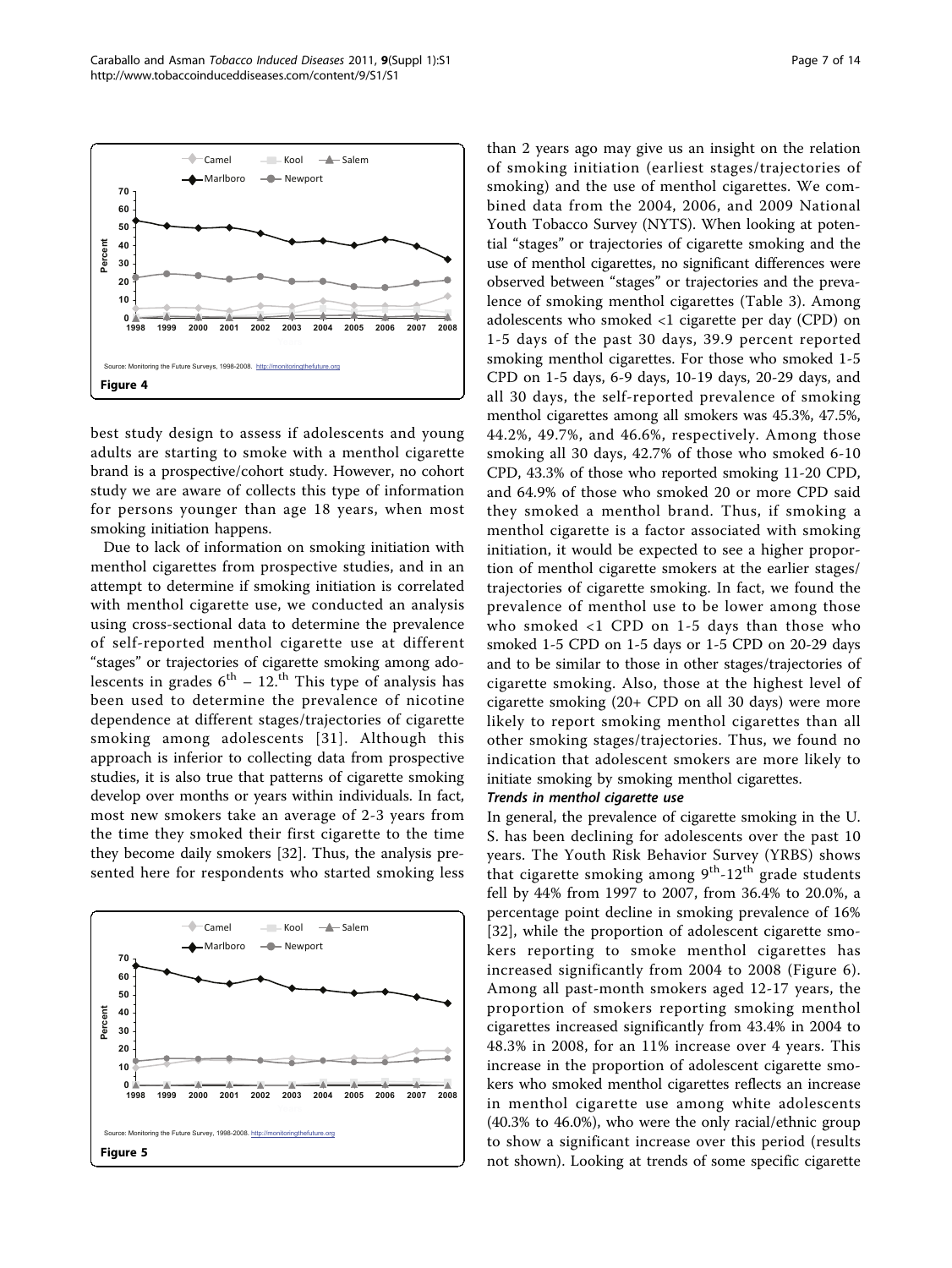| Days smoked<br><b>P30D</b> | Cigday           | Menthol         | Row<br>Percent | Lower 95% Limit<br><b>ROWPER</b> | Upper 95% Limit<br><b>ROWPER</b> | Sample<br>Size | Weighted<br>Size |
|----------------------------|------------------|-----------------|----------------|----------------------------------|----------------------------------|----------------|------------------|
| $1-5$ days                 | $<$ 1 CPD        | Menthol         | 39.92          | 37.41                            | 42.48                            | 794            | 245,029          |
|                            |                  | Non-<br>menthol | 60.08          | 57.52                            | 62.59                            | 1109           | 368,755          |
|                            | 1-5 CPD          | Menthol         | 45.32          | 42.73                            | 47.94                            | 999            | 333,274          |
|                            |                  | Non-<br>menthol | 54.68          | 52.06                            | 57.27                            | 1145           | 402,075          |
| 6-9 days                   | 1-5 CPD          | Menthol         | 47.47          | 41.73                            | 53.27                            | 334            | 111,694          |
|                            |                  | Non-<br>menthol | 52.53          | 46.73                            | 58.27                            | 353            | 123,604          |
| 10-19 days                 | 1-5 CPD          | Menthol         | 44.2           | 38.81                            | 49.74                            | 419            | 140,144          |
|                            |                  | Non-<br>menthol | 55.8           | 50.26                            | 61.19                            | 466            | 176,911          |
| 20-29 days                 | 1-5 CPD          | Menthol         | 49.69          | 44.12                            | 55.26                            | 387            | 150,554          |
|                            |                  | Non-<br>menthol | 50.31          | 44.74                            | 55.88                            | 370            | 152,443          |
| 30 days                    | 1-5 CPD          | Menthol         | 46.57          | 40.59                            | 52.65                            | 396            | 139,479          |
|                            |                  | Non-<br>menthol | 53.43          | 47.35                            | 59.41                            | 375            | 160,050          |
|                            | 6-10 CPD         | Menthol         | 42.72          | 36.42                            | 49.27                            | 323            | 118,387          |
|                            |                  | Non-<br>menthol | 57.28          | 50.73                            | 63.58                            | 344            | 158,725          |
|                            | $11 - 20$<br>CPD | Menthol         | 43.33          | 36.06                            | 50.9                             | 196            | 80,015           |
|                            |                  | Non-<br>menthol | 56.67          | 49.1                             | 63.94                            | 209            | 104,659          |
|                            | 20+ CPD          | Menthol         | 64.87          | 59.38                            | 70                               | 283            | 94,965           |
|                            |                  | Non-<br>menthol | 35.13          | 30                               | 40.62                            | 136            | 51,424           |

<span id="page-7-0"></span>Table 3 Percentage of respondents who reported smoking menthol cigarettes by quantity and frequency of past month cigarette use (2004, 2006, and 2009 combined NYTS).

brands using MTFS data from 1998 to 2008, no consistent or significant change was observed during this period for Newport™, a predominantly menthol brand, among  $8^{th}$ ,  $10^{th}$ , and  $12^{th}$  graders, however, a significant increase was observed for Kool™, another menthol brand, for  $10^{th}$  and  $12^{th}$  graders (Figures [3](#page-5-0), [4, 5\)](#page-6-0). Similarly, using data from the 2004, 2006, and 2009 NYTS survey, a slight nonsignificant decrease in smoking Newport™ was observed among middle school smokers and no change among high school smokers (Figures 7 and [8](#page-8-0)). The lack of significant changes for specific cigarette brands over time may be due, at least in part, to less precision of the estimates due to smaller sample size numbers.



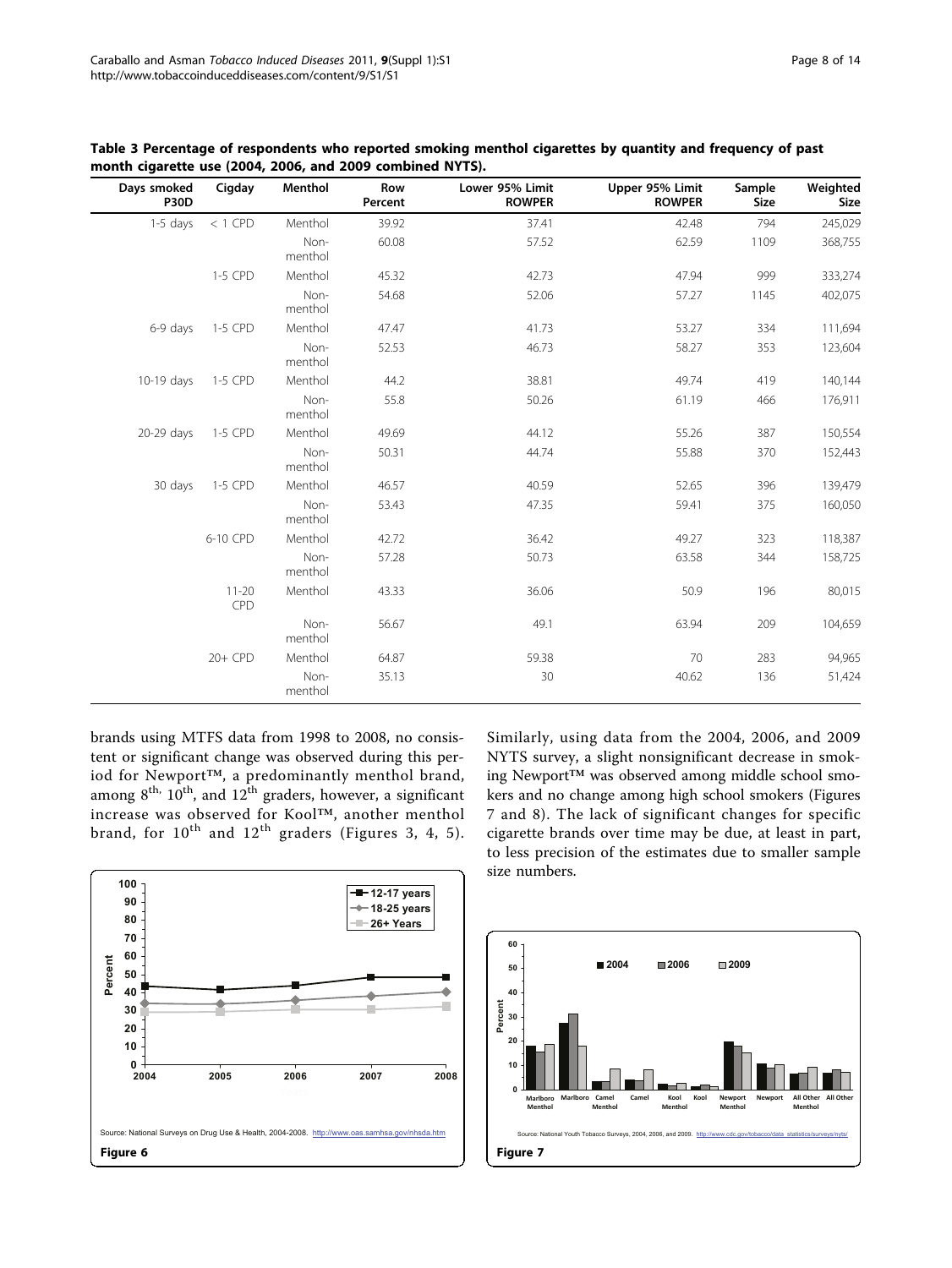<span id="page-8-0"></span>

Camel™ and Marlboro™ cigarette brands come both in menthol and nonmenthol. The MTFS survey does not distinguish however between these two types of cigarettes. The MTFS data from 1998 to 2008 showed a significant increase in Camel™ use for boys and girls in  $10^{th}$  and  $12^{th}$  grade and declines in Marlboro<sup>TM</sup> use among smokers in  $8<sup>th</sup>$ ,  $10<sup>th</sup>$ , and  $12<sup>th</sup>$  grade (Figures [3](#page-5-0) to [5](#page-6-0)). A decline in Marlboro™ use was also observed among middle and high school boys and girls in the 2009 NYTS compared to previous years (data not shown). However, because most of the cigarette market share is driven by adult smokers, this decline may not be reflected in the overall Marlboro™ market share. Finally, Kreslake and colleagues reported that expenditures in advertising for nonmenthol brands declined from \$309.3 million in 1998 to \$39.8 million in 2005 while expenditures in advertising for menthol brands increased from \$36.5 million to \$43.8 million during that period [[8\]](#page-13-0). It is known that adolescents are highly susceptible to advertising influences. Tobacco advertising, marketing, and promotion play an important role in increasing smoking initiation and tobacco use among youth [[34](#page-13-0)]. Youth have been purposely targeted through advertising, marketing, and promotion [[34](#page-13-0)]. The total weight of evidence presented by the 2008 NCI's Monograph #19, which was assessed from multiple study types including experimental, cross-sectional, and longitudinal studies, and conducted by investigators from different disciplines using data from several countries, demonstrated a causal relationship between tobacco advertising, marketing, and promotion that ultimately increased smoking initiation and tobacco use [[34](#page-13-0)]. It is possible that increases in expenditures in advertising for menthol brands resulted in increases in youth exposure to such advertising, which then resulted in increase prevalence of use of menthol cigarette brands.

#### Adults

About three out of ten adult cigarette smokers reported smoking a menthol cigarette brand (Figure [1](#page-3-0)). Young adult smokers aged 18-25 years are more likely to smoke menthol cigarettes than older adult smokers (aged 26 years or older). Figure [1](#page-3-0) shows that a higher proportion of cigarette smokers aged 18-25 years smoked menthol cigarettes (36.5%) than older adults (30.1%).

# Racial/ethnic group

Among adult smokers, the vast majority of black/African American adults reported smoking a menthol cigarette brand [\[18,22](#page-13-0),[35](#page-13-0)-[39\]](#page-13-0). Other ethnic groups that may have a high proportion of menthol cigarette smokers are Puerto Ricans [[37](#page-13-0)], Asians [\[39\]](#page-13-0), and Native Hawaiians/ Other Pacific Islanders (Figure [2\)](#page-5-0). More recent information using data from the NSDUH survey shows that about eight of ten black/African American adult smokers reported smoking menthol cigarettes, followed by about half of Native Hawaiian and Other Pacific Island adult smokers (Figure [2\)](#page-5-0). In fact, almost half of adult menthol cigarette smokers are from minority racial/ethnic groups. Analyses with this NHANES data confirm the NSDUH result that most black/African American smokers smoke a menthol brand (results not shown). Thus, one consistent finding is that black/African American smokers are far more likely to smoke a menthol cigarette brand than smokers of other U.S. racial/ethnic groups, however, some other racial/ethnic groups of smokers such as Hawaiians and Other Pacific Islanders and probably Puerto Ricans also smoke menthol cigarettes in high proportion [\[37,39](#page-13-0)].

#### Gender

Several studies [[18,22](#page-13-0),[35-39\]](#page-13-0) and further data analyses performed using recent NSDUH (2004-2008) and NHANES (2003-2008) data confirm that female adult smokers are more likely to smoke menthol cigarettes than male adult smokers (Table [4\)](#page-9-0). The scientific literature is consistent in this finding for adult smokers but not for adolescent smokers. NSDUH (2004-2008) data shows that a higher proportion of adult female smokers than adult male smokers reported smoking menthol cigarettes. This was observed for both 18-25 years and 26 years or older. The gender difference was also observed among African Americans, whites, and Hispanics (Figure [9\)](#page-9-0). The lack of a significant gender difference for the other racial/ethnic groups probably resulted from the lack of precision of the estimates for these populations due to small sample size. However, no gender difference was observed for the menthol brand Newport™ when using 2004-2008 NSDUH data (data not shown). Further analysis using NHANES 2003-2008 data in which smokers showed their pack of cigarettes to the interviewer also showed a gender difference where female adult smokers aged 26 years or older were more likely to smoke a menthol brand than their male counterpart, but not so among the age group 20-25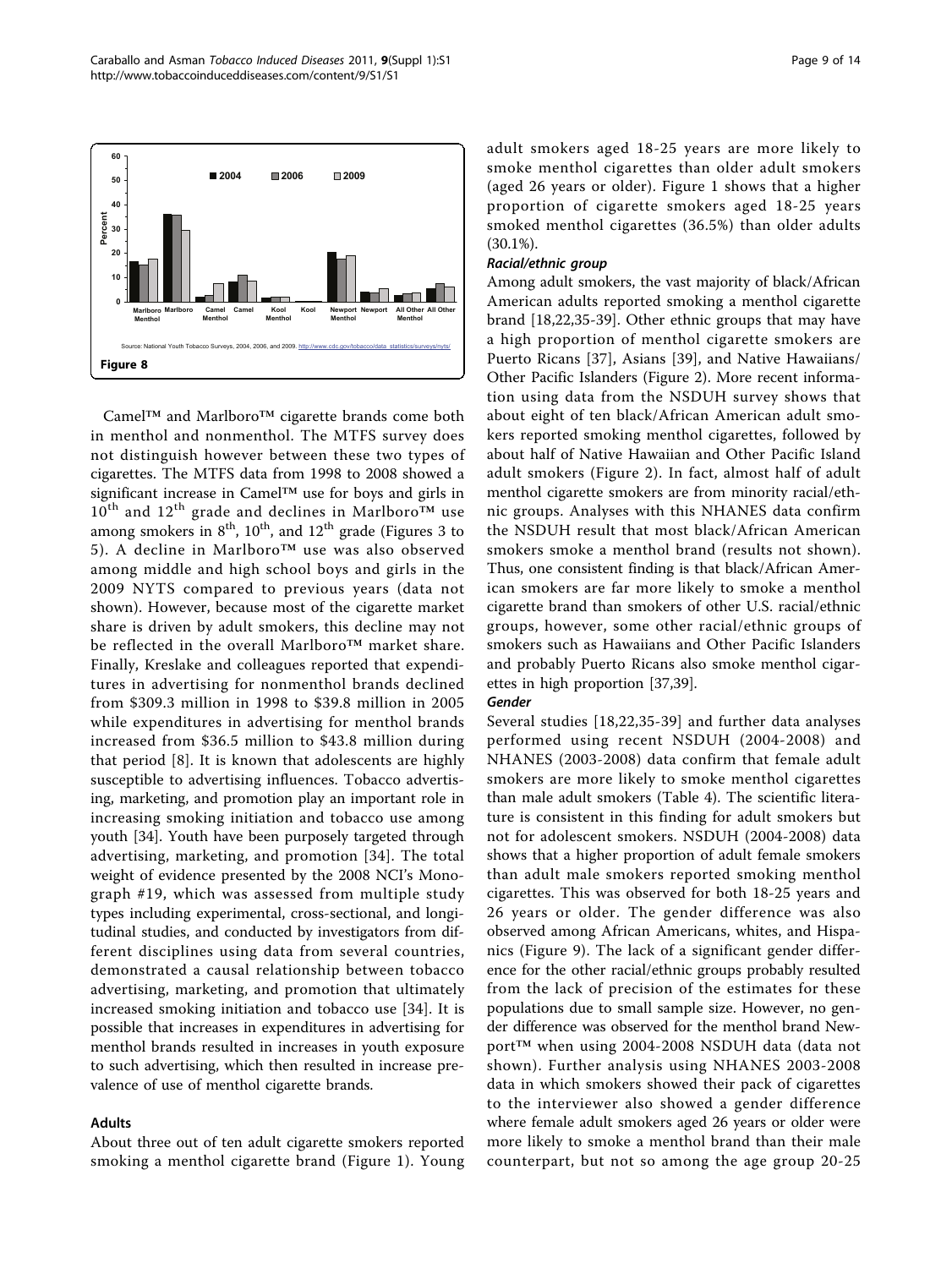| <b>AGEGRP</b> | Gender | Menthol     | <b>Row Percent</b> | Lower 95% Limit ROWPER | Upper 95% Limit ROWPER | Sample Size | <b>Weighted Size</b> |
|---------------|--------|-------------|--------------------|------------------------|------------------------|-------------|----------------------|
| $20 - 25$     | Male   | Menthol     | 28.07              | 19.84                  | 38.10                  | 56          | 784.882              |
|               |        | Non-Menthol | 71.93              | 61.90                  | 80.16                  | 100         | 2,011,301            |
|               | Female | Menthol     | $34.4*$            | 24.12                  | 46.38                  | 47          | 644.391              |
|               |        | Non-Menthol | 65.6               | 53.62                  | 75.88                  | 70          | 1,228,981            |
| $26+$         | Male   | Menthol     | 20.05              | 16.95                  | 23.56                  | 303         | 3,212,510            |
|               |        | Non-Menthol | 79.95              | 76.44                  | 83.05                  | 854         | 12,806,029           |
|               | Female | Menthol     | 35.06              | 30.97                  | 39.38                  | 363         | 5,166,768            |
|               |        | Non-Menthol | 64.94              | 60.62                  | 69.03                  | 568         | 9.569.979            |

<span id="page-9-0"></span>Table 4 Proportion of current smokers who use menthol cigarettes by gender and age, NHANES 2003-2008, combined

\* Estimate may be unreliable due to small sample size (less than 50 participants in cell).

years old, probably due to smaller sample size number of smokers in the survey in this age group (results not shown). No gender difference in Newport™ use was observed between males and females in the age groups 20-25 years or 26 years or older in NHANES (results not shown).

#### Brand preferences

We mentioned earlier that cigarette brand use varies by age and that cigarette brands selection is more diversified for adults aged 26 years or older than those aged 12-17 years and 18-25 years old. The 2005 NSDUH report showed that 54.1% of smokers' aged 26 years or older smoked one of the top 3 brands (Marlboro™, Newport™, Camel™) compared to 81.3% of smokers aged 12-17 years and 82.4% of smokers aged 18 to 25 years (24). Table [5](#page-10-0) and Figure [10](#page-10-0) show the distribution of specific menthol and nonmenthol brand use by smokers aged 20 years or older verified by the UPC code. The percent of menthol smokers among all smokers for 2003-2008 was 27.4%. This is similar to reported market share data for years 2003-2005 [[1](#page-13-0)], where menthol brands represented about 26% to 27% of the market share of cigarettes; except for 2006, when it was reported to be 20%. Both Table [5](#page-10-0) and Figure show that



among specific menthol brands, Newport™ is the leading menthol brand smoked by adult smokers (7.8% - 11.6%), followed by Marlboro Menthol™ (3.9% - 5.9%), Kool ™  $(2.4\% - 3.2\%)$ , and Salem<sup>TM</sup>  $(1.2\% - 3.2\%)$ . When menthol brands other than the ones mentioned above were combined, they represented about 7.0% - 8.7% of the brands smoked by all adult smokers. Marlboro™ nonmenthol brands (33.3% - 39.8%) and nonmenthol brands (27.2% - 33.0%) other than Camel™ represented the vast majority of brands smoked by adult smokers.

#### Geographic differences in cigarette brand use

Data on use of menthol cigarettes by region they live in the U.S. is also scarce for adults. A table using 2000 NSDUH data showed that smokers living in the Northeast of the United States were more likely to report smoking menthol cigarettes [[9](#page-13-0)] than those living in the South, North Central, and West of the United States. Similarly, a 2005 NSDUH report on brand preferences confirmed that 18.2% of smokers aged 12 years or older, the vast majority of them adult smokers, and living in the Northeast reported smoking Newport™ compared to 10.7%, 12.4%, and 3.3% in the Midwest, South, and West of the United States, respectively [\[24\]](#page-13-0).

### Income

Data on income and the use of menthol cigarettes is almost nonexistent in the scientific literature. A data analysis using 2004-2008 NSDUH showed that adult smokers with family incomes of less than \$50,000 were more likely to smoke menthol cigarettes than adult smokers with higher family incomes (Figure [11\)](#page-12-0).

# Trends in menthol cigarette use

From 2004 to 2008, the proportion of menthol cigarette smokers among all cigarette smokers increased among adults aged 18-25 years and 26 years or older (Figure [6](#page-7-0)). The proportion of cigarette smokers who reported smoking menthol cigarettes increased significantly from 2004 to 2008 among white and Hispanic men (Figure [12\)](#page-12-0). No changes were observed for white, black/African American, and Hispanic women (results not shown). The lack of significant changes for black African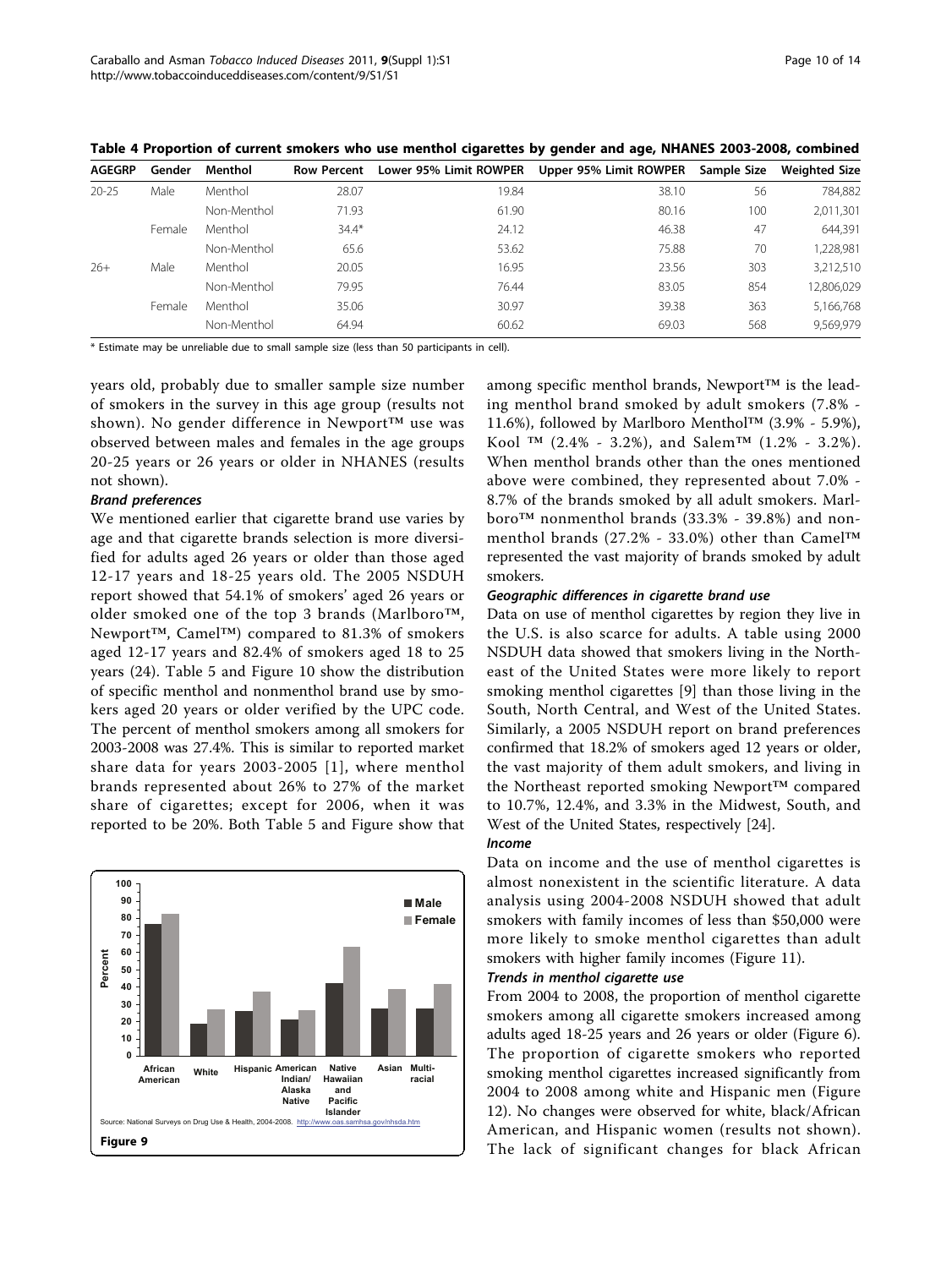| 5 Common Brand + Menthol info Column Percent Lower 95% Limit ROWPER Upper 95% Limit ROWPER Sample Size Weighted Size |       |       |       |     |          |
|----------------------------------------------------------------------------------------------------------------------|-------|-------|-------|-----|----------|
| Marlboro Menthol                                                                                                     | 4.60  | 3.92  | 5.94  | 85  | 1621802  |
| Marlboro (non-Menthol)                                                                                               | 36.67 | 33.33 | 39.82 | 763 | 12924262 |
| Salem (Menthol)                                                                                                      | 2.73  | 1.21  | 3.23  | 60  | 960995   |
| Camel (non-Menthol)                                                                                                  | 5.75  | 5.24  | 6.51  | 115 | 2026065  |
| Kool (Menthol)                                                                                                       | 2.81  | 2.43  | 3.26  | 90  | 992030   |
| Newport (Menthol)                                                                                                    | 9.11  | 7.83  | 11.61 | 319 | 3211101  |
| Menthol- All Other Brands                                                                                            | 8.19  | 7.02  | 8.71  | 208 | 2887529  |
| Non-Menthol- All Other brands                                                                                        | 30.13 | 27.27 | 33.03 | 710 | 10620073 |

<span id="page-10-0"></span>Table 5 Menthol brand use assessed with UPC bar code among adult smokers aged 20 years or older, NHANES 2003- 2008.

American men and women may be explained, at least in part, to a ceiling effect, where about 80% of men and 90% of women who smoked already smoked a menthol brand. Looking at trends in cigarette brand use from 2002 to 2008 using NSDUH data, no significant changes of Marlboro™, Newport™, or Camel™ use were observed for young adults aged 18-25 years (Figure [13](#page-12-0)), nor for smokers aged 26 years or older (Figure [14](#page-12-0)). The lack of significant changes for specific cigarette brands over time may be due, at least in part, to less precision of the estimates due to smaller sample size numbers. Kreslake and colleagues reported an increase for Marlboro Menthol™ sales data [[8\]](#page-13-0). They found that although cigarette sales in the U.S. declined 22% from 2000 to 2005, that the sales of menthol cigarettes remained stable and that Marlboro Menthol™ had a consistent market share growth that started in the early 1990's up to 2006, most recent data available when they published their article. In 2006, the authors reported, Newport™ was the leading menthol brand, followed by Marlboro Menthol™, which they stated was particularly popular among young adult smokers. Using 2004-2008 NSDUH data, we found that for adult smokers, even though the prevalence of cigarette smoking remained the same in 2008 (20.6%) compared to 2004 (20.9%), the selfreported use of menthol cigarettes increased during



those years for adults, more so for those aged 18-25 years than those aged 26 years or older.

# Menthol cigarette use self-report bias

As previously stated, self-reports of types of cigarettes smoked are subject to bias. For example, Hersey [[14](#page-13-0)], Giovino and colleagues [\[9](#page-13-0)] as well as Kreslake and colleagues [[8\]](#page-13-0) found that menthol cigarette use self-reports are subject to misclassification, probably more so on certain subgroups such as adolescents. Kreslake and colleagues found that 83% of adolescents aged 12-17 years who smoked Newport™, a menthol brand, also reported they were smokers of menthol cigarettes when asked in a separate question, thus 17% of them reported to be smokers of nonmenthol cigarettes which is inconsistent with the menthol brand Newport. When a similar assessment was made for participants aged 35 years or older, they found that only 5% of Newport™ smokers reported in a separate question to be smokers of a nonmenthol brand [\[8\]](#page-13-0).

Compared to most adult smokers, most adolescent smokers can be considered to be novice smokers. The fact that a substantial proportion of current (smoking at least 1 day of past 30 days, even a puff) adolescent smokers (e.g., first triers, experimenters, <weekly smokers) will not be considered to be an established adult smoker (100 cigarettes smoked or more in lifetime) is likely related to the differential misreporting of the use of menthol cigarettes between the two age groups. For example, a paper published recently by Caraballo and colleagues [[31\]](#page-13-0) shows that 26.8% of current adolescent smokers aged 12-18 years started smoking <1 year prior to the time of the interview. In contrast, the vast majority of adult smokers are established smokers, smoke every day (80%), buy their own cigarettes, and most of them smoke at least half-a-pack a day. Learning specific brand characteristics (e.g., full flavor, light or ultra-light; Marlboro Mild™, Marlboro Menthol™, Newport; ™ menthol or nonmenthol) develops over time. It is likely that many adolescent smokers are less knowledgeable than adult smokers of the specific characteristics of the cigarettes they smoke, especially those who are early in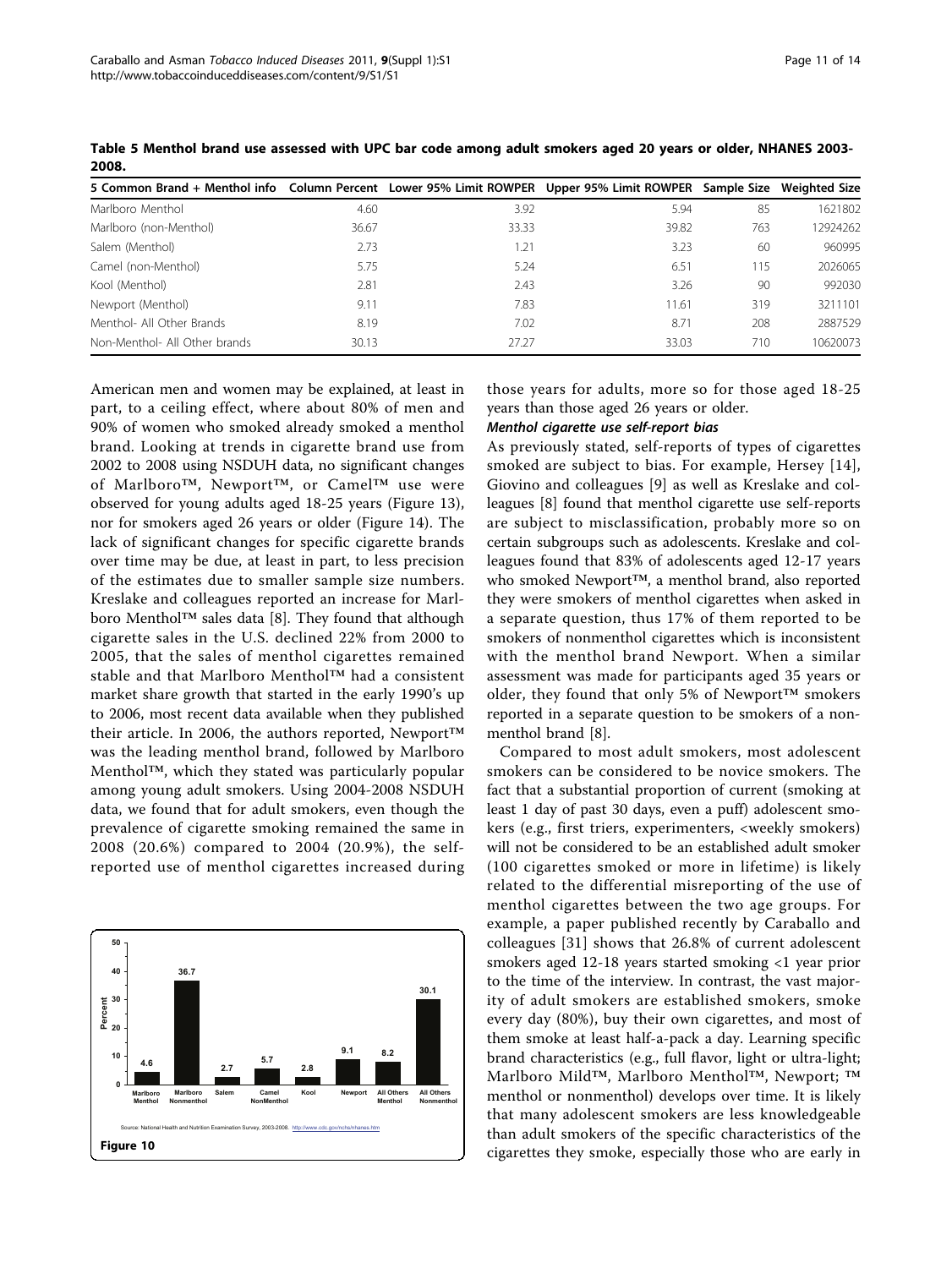| YR   |           | Age GENDER | Menthol            | Row<br>Percent | Lower 95% Limit<br><b>ROWPER</b> | Upper 95% Limit<br><b>ROWPER</b> | Sample<br>Size | Weighted<br><b>Size</b> |
|------|-----------|------------|--------------------|----------------|----------------------------------|----------------------------------|----------------|-------------------------|
| 2004 | 18-25     | Male       | Menthol Cigarettes | 31.61          | 29.24                            | 34.07                            | 1184           | 2237546                 |
|      |           |            | Non-menthol cigs   | 68.39          | 65.93                            | 70.76                            | 2568           | 4841562                 |
|      |           | Female     | Menthol Cigarettes | 37.14          | 35.48                            | 38.83                            | 1336           | 2102097                 |
|      |           |            | Non-menthol cigs   | 62.86          | 61.17                            | 64.52                            | 2298           | 3557619                 |
|      | $26+$     | Male       | Menthol Cigarettes | 24.91          | 23.04                            | 26.88                            | 676            | 5918660                 |
|      |           |            | Non-menthol cigs   | 75.09          | 73.12                            | 76.96                            | 2080           | 17838916                |
|      |           | Female     | Menthol Cigarettes | 34.11          | 31.57                            | 36.74                            | 883            | 6900200                 |
|      |           |            | Non-menthol cigs   | 65.89          | 63.26                            | 68.43                            | 1700           | 13331830                |
| 2005 | 18-25     | Male       | Menthol Cigarettes | 31.45          | 29.66                            | 33.3                             | 1211           | 2198245                 |
|      |           |            | Non-menthol cigs   | 68.55          | 66.7                             | 70.34                            | 2492           | 4790742                 |
|      |           | Female     | Menthol Cigarettes | 36.46          | 34.07                            | 38.92                            | 1344           | 2051208                 |
|      |           |            | Non-menthol cigs   | 63.54          | 61.08                            | 65.93                            | 2147           | 3574756                 |
|      | $26+$     | Male       | Menthol Cigarettes | 24.04          | 21.69                            | 26.55                            | 658            | 5854296                 |
|      |           |            | Non-menthol cigs   | 75.96          | 73.45                            | 78.31                            | 2029           | 18501160                |
|      |           | Female     | Menthol Cigarettes | 35.41          | 33.25                            | 37.64                            | 966            | 7461473                 |
|      |           |            | Non-menthol cigs   | 64.59          | 62.36                            | 66.75                            | 1743           | 13607506                |
| 2006 | 18-25     | Male       | Menthol Cigarettes | 33.45          | 31.29                            | 35.69                            | 1276           | 2300136                 |
|      |           |            | Non-menthol cigs   | 66.55          | 64.31                            | 68.71                            | 2440           | 4575741                 |
|      |           | Female     | Menthol Cigarettes | 38.22          | 36.02                            | 40.46                            | 1278           | 2161662                 |
|      |           |            | Non-menthol cigs   | 61.78          | 59.54                            | 63.98                            | 2007           | 3494550                 |
|      | $26+$     | Male       | Menthol Cigarettes | 26.72          | 24.51                            | 29.05                            | 705            | 6610475                 |
|      |           |            | Non-menthol cigs   | 73.28          | 70.95                            | 75.49                            | 1979           | 18129719                |
|      |           | Female     | Menthol Cigarettes | 34.86          | 32.37                            | 37.43                            | 899            | 7390567                 |
|      |           |            | Non-menthol cigs   | 65.14          | 62.57                            | 67.63                            | 1728           | 13811082                |
| 2007 | 18-25     | Male       | Menthol Cigarettes | 35.9           | 33.72                            | 38.14                            | 1289           | 2368757                 |
|      |           |            | Non-menthol cigs   | 64.1           | 61.86                            | 66.28                            | 2307           | 4229075                 |
|      |           | Female     | Menthol Cigarettes | 41.01          | 38.8                             | 43.27                            | 1349           | 2095324                 |
|      |           |            | Non-menthol cigs   | 58.99          | 56.73                            | 61.2                             | 1857           | 3013481                 |
|      | $26+$     | Male       | Menthol Cigarettes | 27.18          | 24.7                             | 29.8                             | 746            | 6668036                 |
|      |           |            | Non-menthol cigs   | 72.82          | 70.2                             | 75.3                             | 2010           | 17868170                |
|      |           | Female     | Menthol Cigarettes | 34.69          | 32.59                            | 36.86                            | 940            | 7217388                 |
|      |           |            | Non-menthol cigs   | 65.31          | 63.14                            | 67.41                            | 1733           | 13586371                |
| 2008 | $18 - 25$ | Male       | Menthol Cigarettes | 38.1           | 35.79                            | 40.47                            | 1456           | 2457119                 |
|      |           |            | Non-menthol cigs   | 61.9           | 59.53                            | 64.21                            | 2275           | 3991319                 |
|      |           | Female     | Menthol Cigarettes | 43.12          | 40.7                             | 45.57                            | 1414           | 2186195                 |
|      |           |            | Non-menthol cigs   | 56.88          | 54.43                            | 59.3                             | 1816           | 2884040                 |
|      | $26+$     | Male       | Menthol Cigarettes | 28.05          | 25.45                            | 30.82                            | 736            | 6773295                 |
|      |           |            | Non-menthol cigs   | 71.95          | 69.18                            | 74.55                            | 1825           | 17370270                |
|      |           | Female     | Menthol Cigarettes | 36.87          | 34.04                            | 39.79                            | 965            | 7813637                 |
|      |           |            | Non-menthol cigs   | 63.13          | 60.21                            | 65.96                            | 1665           | 13381077                |

Table 6 Prevalence for menthol by gender and age, NSDUH 2004-2008, by Year

the stage/trajectory of cigarette smoking or those who do not (usually) buy their cigarettes. Thus, adolescent smokers are probably more prone to misreport the type of cigarettes they smoke, including a menthol brand, than adult smokers do.

As previously mentioned, collecting information on the type of cigarettes smoked using the 8 or 12 digit UPC bar code information on the side of the cigarette pack may be seen as a solution to the problem of obtaining accurate information on whether the brand smoked by an adolescent is menthol or non-menthol. However, most of the national youth surveys (MTFS, NYTS, YRBS) that collect this type of information are conducted in a school-setting, a place where adolescents who smoke may not bring their cigarettes and where most schools will not allow it. In household surveys (e. g., NSDUH), some of the novice or even experienced smokers may not want their parents/caregivers to know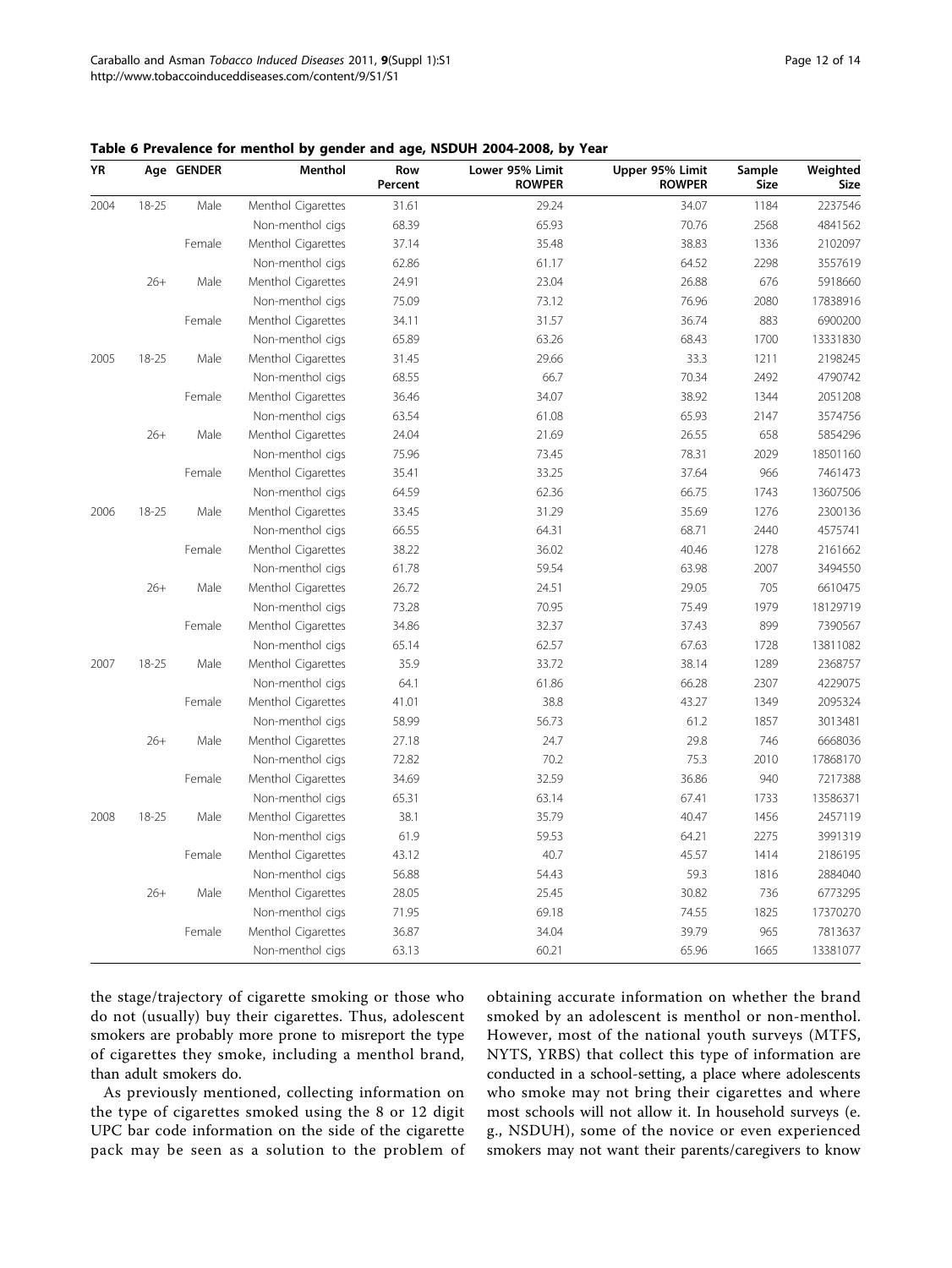<span id="page-12-0"></span>





they smoke. Also, they may be less likely than an adult smoker to have a pack of cigarettes with them. There is ample evidence that a degree of self-report bias exists in reporting the use of mentholated cigarettes, especially among adolescents. Assuming that this type of bias is fairly constant over time, the increase over time in menthol cigarette use among adolescents and adults is a real one.



# Conclusion

There is evidence that menthol cigarettes are disproportionately smoked by U.S. adolescents, blacks/African Americans, adult females, those living in the Northeast of the United States, and those with lower family incomes than their counterparts. It is likely that other disparities in menthol cigarette use exist that we have not covered or have not been studied. Based on selfreports of menthol cigarette use, the use of menthol cigarettes among smokers have increased in recent years among adolescents aged 12-17 years, young adults aged 18-25 years, adults aged 26 years or older, white and Hispanic men. No upward trend was observed for predominantly menthol brands such as Newport™, Kool,™ or Salem™, although this may be due, at least in part, due to smaller numbers of smokers who smoked these specific brands or sub-brands of cigarettes, which resulted in less precise estimates.

#### Acknowledgement

#### Disclaimer

The findings and conclusions in this manuscript are those of the authors and do not necessarily represent the official position of the US Government, the US Department of Health and Human Services, or Centers for Disease Control and Prevention.

This article has been published as part of Tobacco Induced Diseases Volume 9 Supplement 1, 2011: Mentholated cigarettes and public health. Publication of this supplement has been supported by the Center for Tobacco Products, Food and Drug Administration. The full contents of the supplement are available online at [http://www.tobaccoinduceddiseases.com/](http://www.tobaccoinduceddiseases.com/supplements/9/S1) [supplements/9/S1](http://www.tobaccoinduceddiseases.com/supplements/9/S1)

#### Author details

<sup>1</sup>Mail Stop K-50, Office on Smoking and Health, National Center for Chronic Disease Prevention and Health Promotion, Centers for Disease Control and Prevention, 4770 Buford Highway, N.E., Atlanta, GA, USA. <sup>2</sup>Research Triangle Institute (RTI) International, Koger Center, Oxford Building, Suite 119, 2951 Flowers Road South, Atlanta, GA, USA.

#### Authors' contributions

RC was the lead scientist on the project and responsible for the intellectual conception and design of the study including the data analysis and interpretation of the data. KA contributed to the conception of the study, conducted the data analysis, and help with the interpretation of the data.